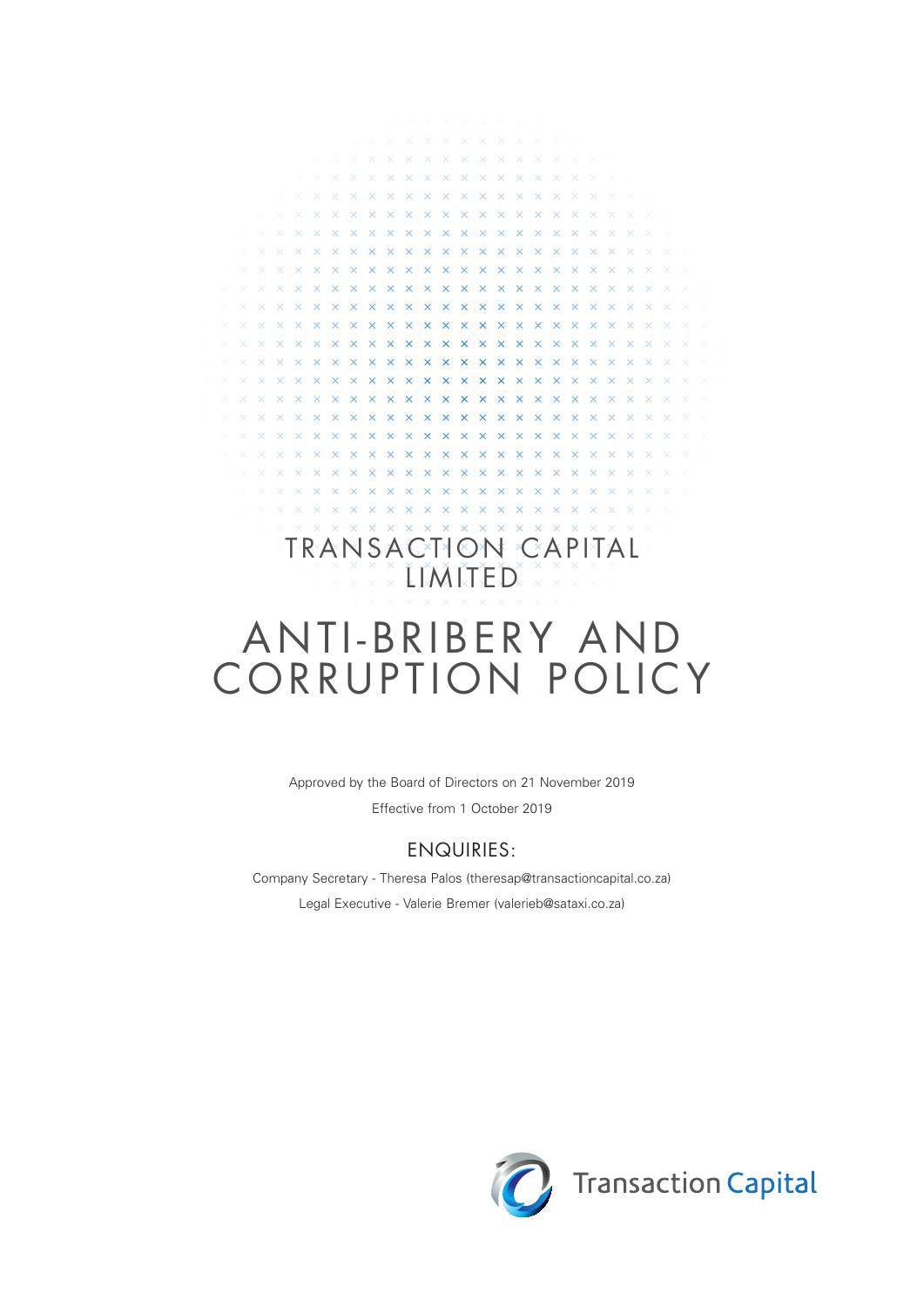# 1. **INTRODUCTION**<br>1.1 Transaction Capital is comp

- 1.1 Transaction Capital is committed to ethical business practices in South Africa and other countries in which it operates. Transaction Capital is committed to complying with applicable Anti-bribery and Corruption laws. Transaction Capital is also committed to continuously conducting its business with integrity and with proper regard for ethical business practices.
- 1.2 Transaction Capital has a zero tolerance approach to acts of bribery and corruption by business partners, employees, vendors and all third parties that it engages with.
- 1.3 A list of key terms are defined in Annexure B of this policy.

#### 2. PURPOSE

 This policy details the measures that Transaction Capital has taken to prevent bribery and corruption, and the procedures that should be followed if any incident of bribery and corruption occurs within the purview of its business. All employees are required to comply with this policy at all times. Any failure to comply with this policy may result in disciplinary action being taken.

### 3. POLICY STATEMENT

 No employee or business partner of Transaction Capital may engage in any act of bribery and corruption in relation to the business of Transaction Capital.

### 4. KEY POLICY PROVISIONS

# 4.1 **APPLICATION OF THE POLICY**<br>4.1.1 This policy applies to all Transaction Capit

- This policy applies to all Transaction Capital employees and to business partners (when engaging in activities for and on behalf of Transaction Capital), wherever located. All employees and business partners must read, become familiar with and comply with this policy. Where a business partner is a company (or other form of entity), the business partner must ensure that its employees and agents that engage in activities for and on behalf of Transaction Capital are familiar with this policy.
- 4.1.2 Any reference to Transaction Capital in the policy should be read to include all entities within the Transaction Capital Group (as defined in Annexure B below). In view thereof, any reference to employees and business partners includes the employees and business partners of any entity which falls within the Transaction Capital Group. Whilst the subsidiaries of Transaction Capital may choose to supplement this policy with additional policies and procedures aimed at preventing bribery and corruption, this policy is directly applicable to all entities within the Transaction Capital Group and cannot be deviated from unless approved in writing by the Board.
- 4.1.3 Any breach of this policy will be regarded as a serious matter, which may result in disciplinary action being taken against employees. It could also result in civil and/or criminal action against perpetrators.
- 4.1.4 For business partners, a breach of this policy may have implications for the ongoing contractual relationship between the business partner and Transaction Capital, and in terms of the applicable ABC laws, Transaction Capital may be under a legal obligation to report acts of bribery and corruption to the relevant authorities.

## **4.2 FACILITATION PAYMENTS**<br>4.2.1 **Transaction Capital does not make.**

- 4.2.1 Transaction Capital does not make, and will not accept, facilitation payments of any kind and prohibits all employees and business partners from making these payments for or on behalf of Transaction Capital. Facilitation payments could be construed as a contravention of applicable ABC Laws.
- 4.2.2 All employees and business partners must avoid any activity that might lead to, or suggest, that a facilitation payment or "kickback" will be made or accepted by or on behalf of Transaction Capital. Transaction Capital recognises that a refusal to make such payments may result in commercial delays and that there may be additional costs attributable to adherence to this policy.
- 4.2.3 If any employee or business partner encounters a demand for a facilitation payment whilst working for Transaction Capital, they should report the situation to the Executive responsible for ethics, (or failing such an Executive, the Chief Financial Officer) of the Group Company which employs or has engaged in a business relationship with that person or business partner without delay.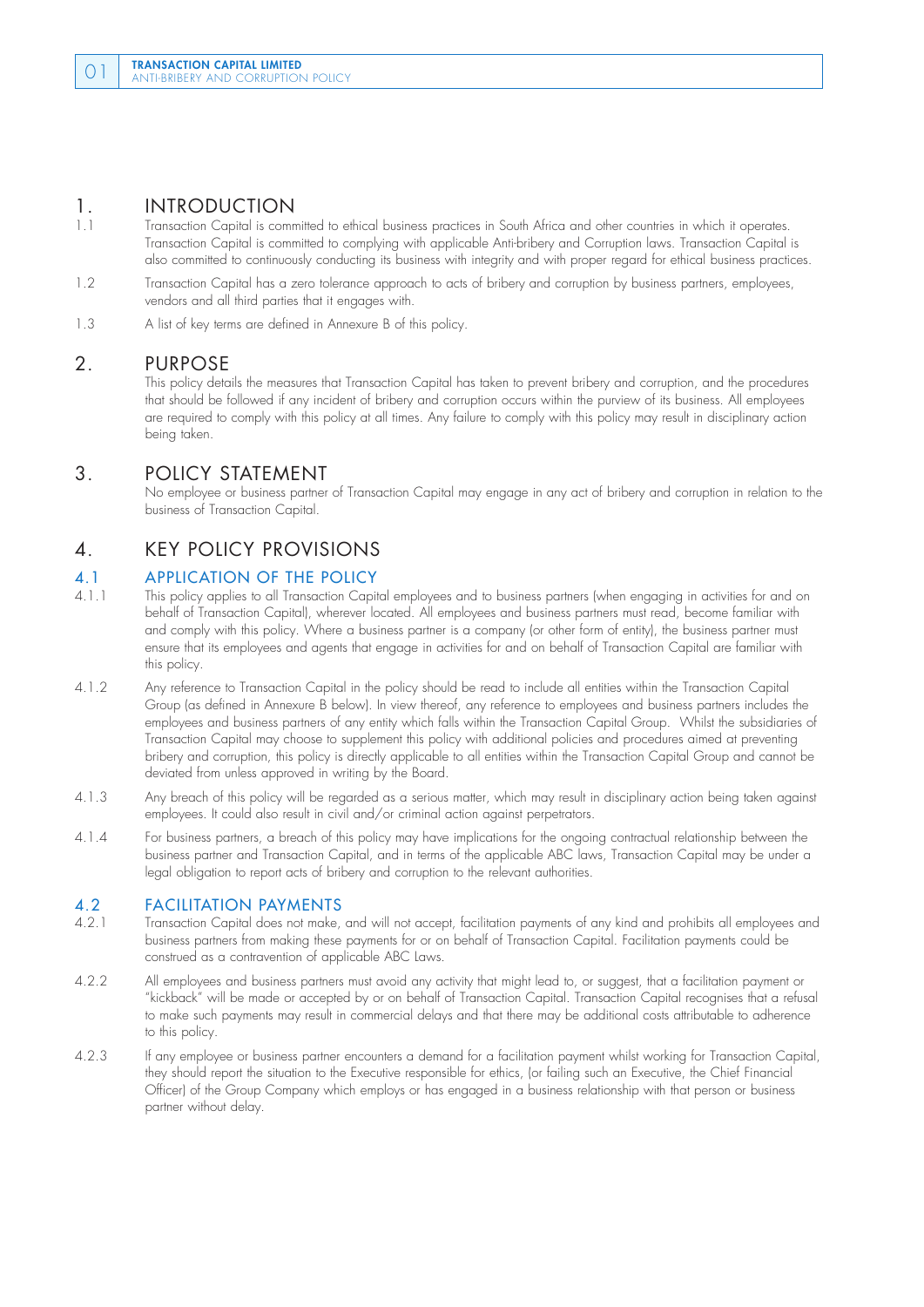#### 4.2.4 HEALTH AND SAFETY EXCEPTION

- 4.2.4.1 Transaction Capital recognises that there may be exceptional circumstances where an individual's health and safety may be at risk. In such circumstances, there may be no alternative but to make a facilitation payment in order to protect the individual and/or company.
- 4.2.4.2 Any payment made under these circumstances should be reported to the Executive responsible for ethics (or failing such an Executive, the Chief Financial Officer) of the Group Company which employs or has engaged in a business relationship with that person or business partner, who will provide guidance on the further information required.
- 4.2.5 Reporting demands for facilitation payments, or instances where the Health and Safety exception is relied upon, is important as Transaction Capital may be under an obligation to report the incidents to the relevant authorities. It will also assist Transaction Capital to actively manage its Bribery risk and to take proactive remedial measures.

## 4.3 GIFTS, ENTERTAINMENT AND HOSPITALITY<br>4.3.1 Whilst acting for or on behalf of Transaction Capital, employe

- 4.3.1 Whilst acting for or on behalf of Transaction Capital, employees and business partners may not offer to, or accept from, any third parties (including any public official), any gift, entertainment or hospitality that could affect either party's impartiality, influence a business decision or lead to the improper performance of an official duty.
- 4.3.2 Gifts, entertainment and hospitality, such as meals or invitations to local sporting events, may be offered and accepted where these are deemed to be 'reasonable' and 'proportionate' when considering:
- 4.3.2.1 the value of the gift entertainment and hospitality;
- 4.3.2.2 the frequency of giving /receiving (including cumulative value during any given year); and
- 4.3.2.3 the position / designation held by the recipient within the relevant organisation.
- 4.3.3 Gifts must be given or received openly, unconditionally and must be limited to R1 000.00 (one thousand rand) per gift. Lavish and unreasonable gifts, entertainment and hospitality are prohibited. The following specific prohibitions apply:
- 4.3.3.1 No cash and cash equivalent gifts may be given;
- 4.3.3.2 No gifts, entertainment or hospitality may be provided to any public official (without prior written approval from the Chief Executive Officer ("CEO") of the Group Company or any other Executive to whom the CEO may delegate this authority);
- 4.3.3.3 No gifts, entertainment or hospitality (excluding gifts, entertainment or hospitality provided pursuant to a marketing competition conducted by the relevant Group Company) may be provided to the family members of a customer or prospective customer (but excludes, in the case of SA Taxi, customers that in the ordinary course of business apply for credit with the SA Taxi business or are members of the main taxi industry bodies) without prior written approval from the CEO of the Group Company. The CEO of the Group Company shall be entitled to delegate this authority to a sponsorship and donations committee or the like; and
- 4.3.3.4 Whilst not prohibited, any sponsorship or donation to a municipality in South Africa must comply with the relevant requirements as set out in the Gifts, Entertainment and Hospitality Policy of Transaction Capital (or the Group Company) as well as the following additional requirements:
	- no sponsorship or donation may be given to a municipality as an inducement or reward to a municipality for or in connection with the award of a tender or contract; and
	- in order to avoid the perception of a sponsorship or donation being an inducement or reward, no sponsorship or donation may be given to a municipality during a period three months prior to, and/or three months after, the award of a tender or contract.
- 4.3.4 When any gift, entertainment and/or hospitality is given or received by an employee or business partner, the provisions detailed above must be complied with. In addition, the provisions of the separate Gifts, Entertainment and Hospitality Policy of Transaction Capital (or the Group Company) must be complied with.

### 4.4 **DEALING WITH PUBLIC OFFICIALS**<br>4.4.1 Dealing with public officials poses a comparative

- Dealing with public officials poses a comparatively higher risk in respect of bribery and corruption given the power vested in these officials. Engaging in any bribery or corruption in respect of public officials is an offence in terms of the ABC laws applicable to Transaction Capital.
- 4.4.2 Transaction Capital strictly prohibits the provision of money or anything else of value, no matter how small, to any public official for the purpose of influencing the official inappropriately.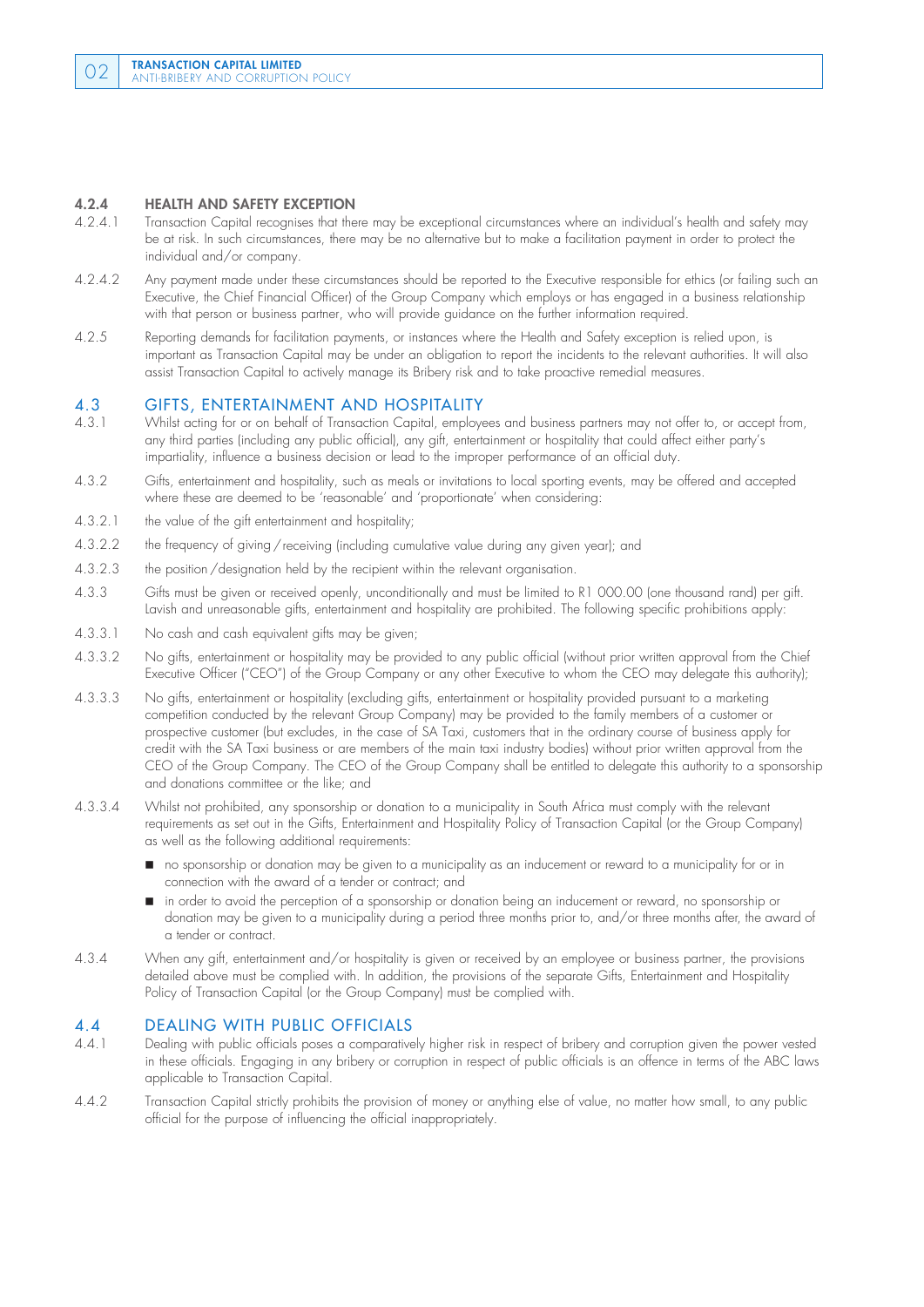- 4.4.3 Transaction Capital recognises that the laws applicable in certain jurisdictions may provide for legitimate payments to public officials under specific circumstances, such as the payment of per diems (which cover daily living expenses such as travel, accommodation and food). The following guidelines apply in respect of the payment of *per diems:*
	- The per diem must be required to be paid by government (NOT by the public official), and clearly addressed in applicable laws;
	- The rates must be the official rates provided for in the applicable law (and cannot be arbitrarily determined);
	- An official invoice must be received, and if this is not possible, the official must sign for receipt of payment;
	- Payment in cash should, as far as reasonably practicable, be avoided. Where possible, payment should be made to the official account of the government department (NOT the account of the public official), and where travel, accommodation and food is provided, payment should be made directly to the providers of the goods and services; and
	- Prior written approval from the Chief Financial Officer of the Group Company is required for all per diem payments.

# 4.5 **ETHICAL PRINCIPLES**<br>4.5.1 Transaction Capital expects the

4.5.1 Transaction Capital expects that all employees and business partners should at all times act in accordance with the following principles:

- Abstain from using position or authority and/or facilities provided by Transaction Capital to further their own, "friends" or "relatives" interests;
- Refrain from permitting personal interests to influence business decisions;
- Disclose any potential or actual conflict of interests;
- Uphold honest behaviour in respect of all business decisions and conduct:
- Uphold a zero-tolerance approach to bribery, corruption, abuse of power or any other form of unethical behaviour.

#### 4.6 DUE DILIGENCE

4.6.1 Transaction Capital recognises the importance of conducting due diligence on third parties. Transaction Capital requires due diligence to be done in the following circumstances:

- When engaging a vendor to provide goods or services that exceed such amounts in value as may be determined by the relevant Group Company's board from time to time;
- When engaging a funder to procure funding for the first time, and thereafter at reasonable intervals;
- When engaging a business partner for the first time, and thereafter at reasonable intervals;
- When entering into a joint-venture or similar arrangement with any third party;
- **Prior to acquiring any business or entity (or significant part thereof); and**
- **Prior to disposing of any business or entity (or significant part thereof).**
- 4.6.2 The nature and extent of the due diligence conducted should be based on the degree of bribery risk in the particular circumstances. Further guidance can be found in the Due Diligence Policy of Transaction Capital.
- 4.6.3 The provisions of the separate Due Diligence Policy of Transaction Capital must be complied with.

#### 4.7 CONTRACTS WITH VENDORS AND BUSINESS PARTNERS

All vendors and business partners are required to agree to appropriate terms and conditions that prohibit engaging in bribery or corruption. When entering into new contracts, the responsible employees from Transaction Capital are required to contact the legal department of the relevant group entity to get guidance on the relevant terms and conditions.

## 4.8 SPONSORSHIPS AND DONATIONS<br>4.8.1 No sponsorships, charitable donations and/or no

- No sponsorships, charitable donations and/or political donations may be made to inappropriately influence any third party. Bribes may not be disguised as sponsorships, charitable donations and/or political donations.
- 4.8.2 The provisions of the separate Sponsorship and Donations Policy of Transaction Capital must be complied with.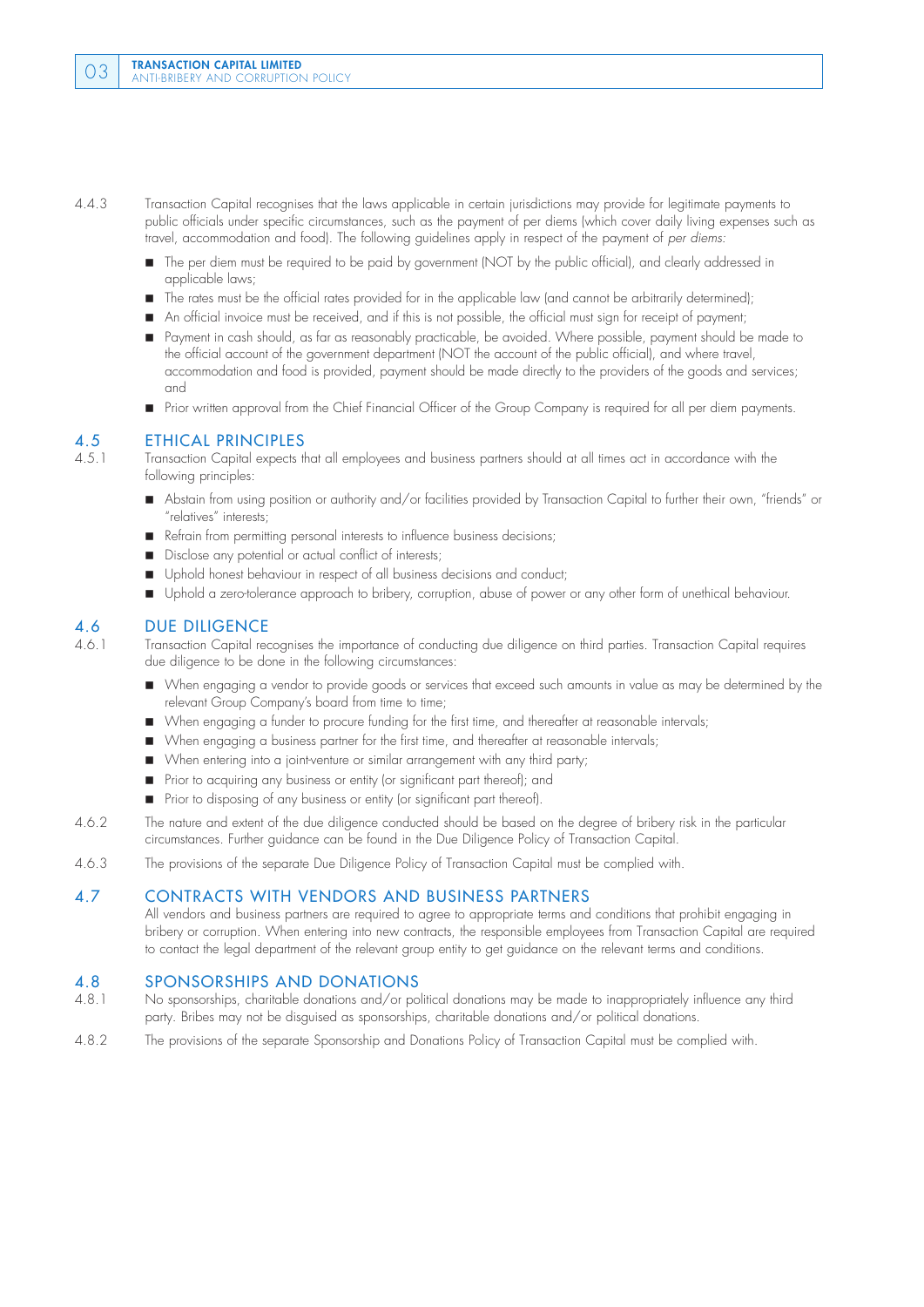# **4.9 RECORD-KEEPING**<br>4.9.1 Financial records must be

- Financial records must be kept and appropriate internal controls must be in place, which will evidence the business reason for making payments to third parties. In this regard, all books and records should be prepared and maintained with strict accuracy and completeness. No transactions will be accounted for off-record to facilitate or conceal improper payments.
- 4.9.2 When invoices are received from third parties acting for or on behalf of Transaction Capital, the descriptions of services rendered and/or disbursements must be properly interrogated and vague or suspicious descriptions (for example "special services", "special bonus", "facilitation" and "administrative expense") should be scrutinised further before approving any payment. Failure to do so on the part of any employee may result in disciplinary action being taken.

## 4.10 **TRAINING AND COMMUNICATION**<br>4.10.1 Transaction Capital will make this policy available

- 4.10.1 Transaction Capital will make this policy available to all employees and business partners. Internally, this policy will be made available on Transaction Capital's internal shared folder accessible by all employees as well as the intranet of each of the Group Companies. Externally, the policy will be made available on the website of Transaction Capital and the policy will be referred to in the supplier "take-on" or supplier information forms to be completed by suppliers and/or the agreements to be concluded by suppliers with the relevant Group Company.
- 4.10.2 Training on this policy will form part of the Induction Training for all new employees of Transaction Capital and all existing employees will receive ad hoc refresher training, when required.

## **4.11 WHISTLEBLOWING**<br>4.11.1 Transaction Capital encoura

- 4.11.1 Transaction Capital encourages all employees, business partners and other stakeholders to raise concerns about any issue or suspicion of bribery and corruption without delay. "Red flag" situations that may indicate bribery or corruption are set out in Annexure A to this policy.
- 4.11.2 Issues or suspicions of bribery and corruption may be reported through the following channels:
- 4.11.2.1 directly to an employee's line manager, human resources or, the Chairperson of Transaction Capital (if appropriate in terms of Transaction Capital's Whistleblowing Policy);
- 4.11.2.2 through the Transaction Capital Ethics Line as follows:
- 4.11.2.2.1 Free call: 0800 212 767;
- 4.11.2.2.2 Free fax: 0865 222 816;
- 4.11.2.2.3 SMS: 39875;
- 4.11.2.2.4 E-mail: information@whistleblowing.co.za; or
- 4.11.2.2.5 Website: www.whistleblowing.co.za.
- 4.11.2.3 It is not appropriate to contact the Transaction Capital Ethics Hotline for ethics guidance and advice as this is a reporting facility only.
- 4.11.3 Where bribery and corruption is suspected, or where it occurs:
- 4.11.3.1 All pertinent details should be recorded as soon as possible to enable the investigation thereof;
- 4.11.3.2 Any instance of actual or potential bribery and corruption will be properly and promptly investigated;
- 4.11.3.3 The objectives of an investigation should be to:
	- **Confirm whether bribery and corruption has taken place, and to identify who was responsible;**
	- Confirm whether internal controls and ABC procedures have worked in practice; and
	- In Identify any improvements required to the ABC controls of Transaction Capital.
- 4.11.4 Depending on the findings of the investigation, remedial action will be taken. This may involve disciplinary action against employees involved or external reporting to the authorities or a regulator, whichever is appropriate. It may also involve the termination of a business partner's contract.
- 4.11.5 Transaction Capital encourages openness and will fully support anyone who raises genuine concerns in good faith. Transaction Capital is committed to ensuring that no one suffers any detrimental treatment as a result of refusing to take part in bribery and corruption, or because of reporting, in good faith, their suspicion that an actual or potential bribery and corruption has taken place, or may take place in future. Detrimental treatment connected with raising a concern should be reported to the Human Capital Executive of the Group Company or, if not appropriate in the circumstances to report to the relevant Human Capital Executive, then to the CEO of the relevant Group Company immediately.
- 4.11.6 The provisions of the separate Whistleblowing Policy of Transaction Capital must be complied with.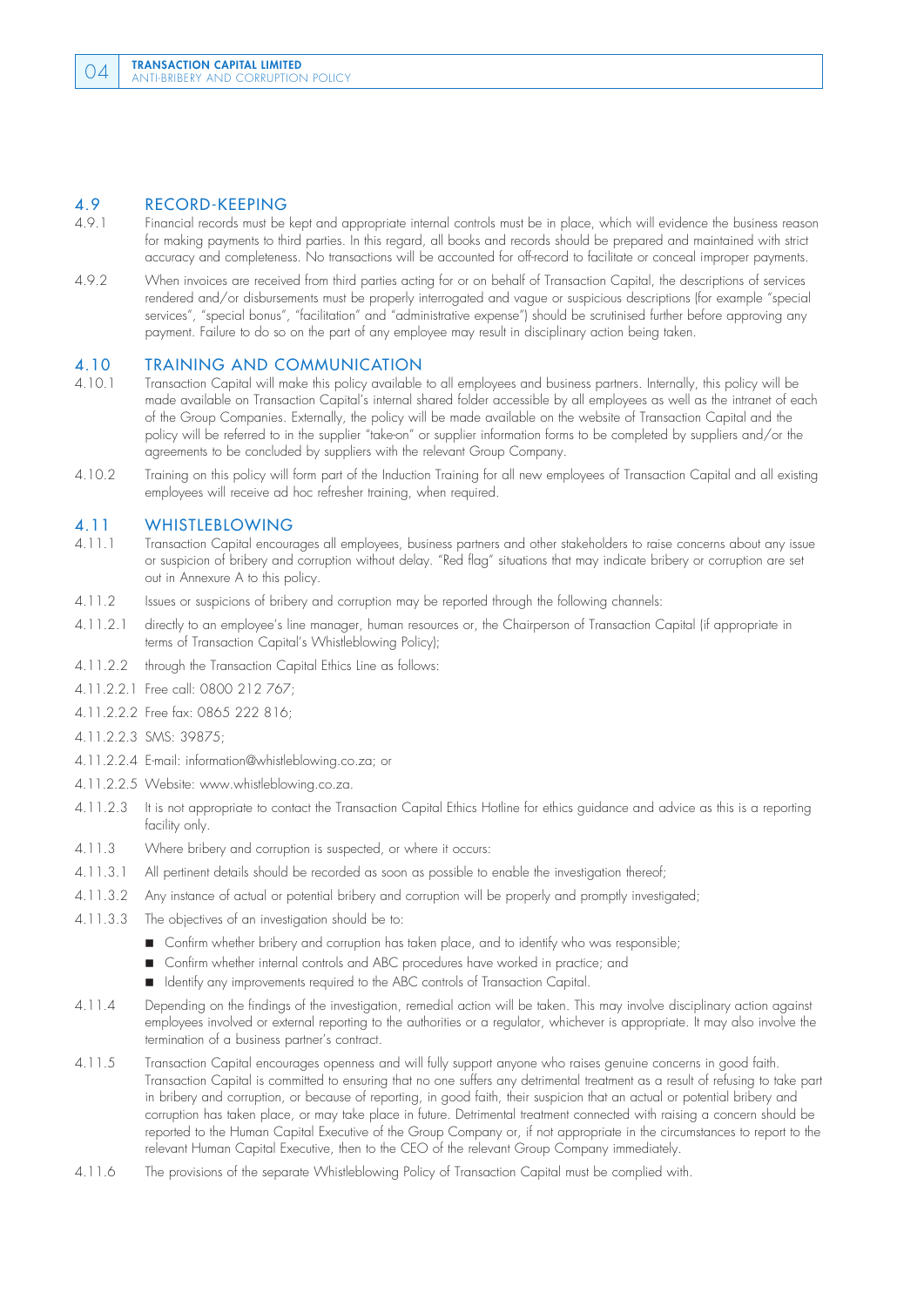### ANNEXURE A

#### ABC "RED FLAGS"

The following is a list of potential ABC "red flags" that should raise concern. The list is not intended to be exhaustive and is for illustrative purposes only. Any of these "red flags" must be reported to the Executive responsible for Ethics (or failing such an Executive, the Chief Financial Officer) of the relevant Group Company:

- a) if a business partner or other relevant third party engages in, or has been accused of engaging in, improper business practices;
- b) if a business partner or other relevant third party has a reputation for paying bribes, or requiring that bribes are paid to them, or has a reputation for having a "special relationship" with public officials;
- c) if a business partner or other relevant third party insists on receiving a commission or fee payment before committing to sign a contract with Transaction Capital, or carrying out a government function or process for Transaction Capital;
- d) if a business partner or other relevant third party requests payment in cash and/or refuses to sign a formal commission or fee agreement, or to provide an invoice or receipt for payments made;
- e) if a business partner or other relevant third party requests that payment is made to a country or geographic location different from where the third party resides or conducts business;
- f) if a business partner or other relevant third party requests an unexpected additional fee or commission;
- g) if a business partner or other relevant third party demands lavish entertainment or gifts before commencing or continuing contractual obligations or services;
- h) if a business partner or other relevant third party requests that a payment is made to "overlook" potential legal violations or to reimburse unsubstantiated expenses or requests a blank value sheet in order to insert their own value of goods supplied;
- i) if a business partner or other relevant third party requests employment or other benefit to a friend or relative;
- j) if a business partner or other relevant third party insists on the use of side letters or refuses to put agreed terms in writing;
- k) an invoice for a commission or fee payment that appears vague or excessive, given the nature of the services provided;
- l) an invoice from a vendor that appears to be non-standard or customised; and
- m) an unusually generous gift or lavish hospitality offered or requested by a third party.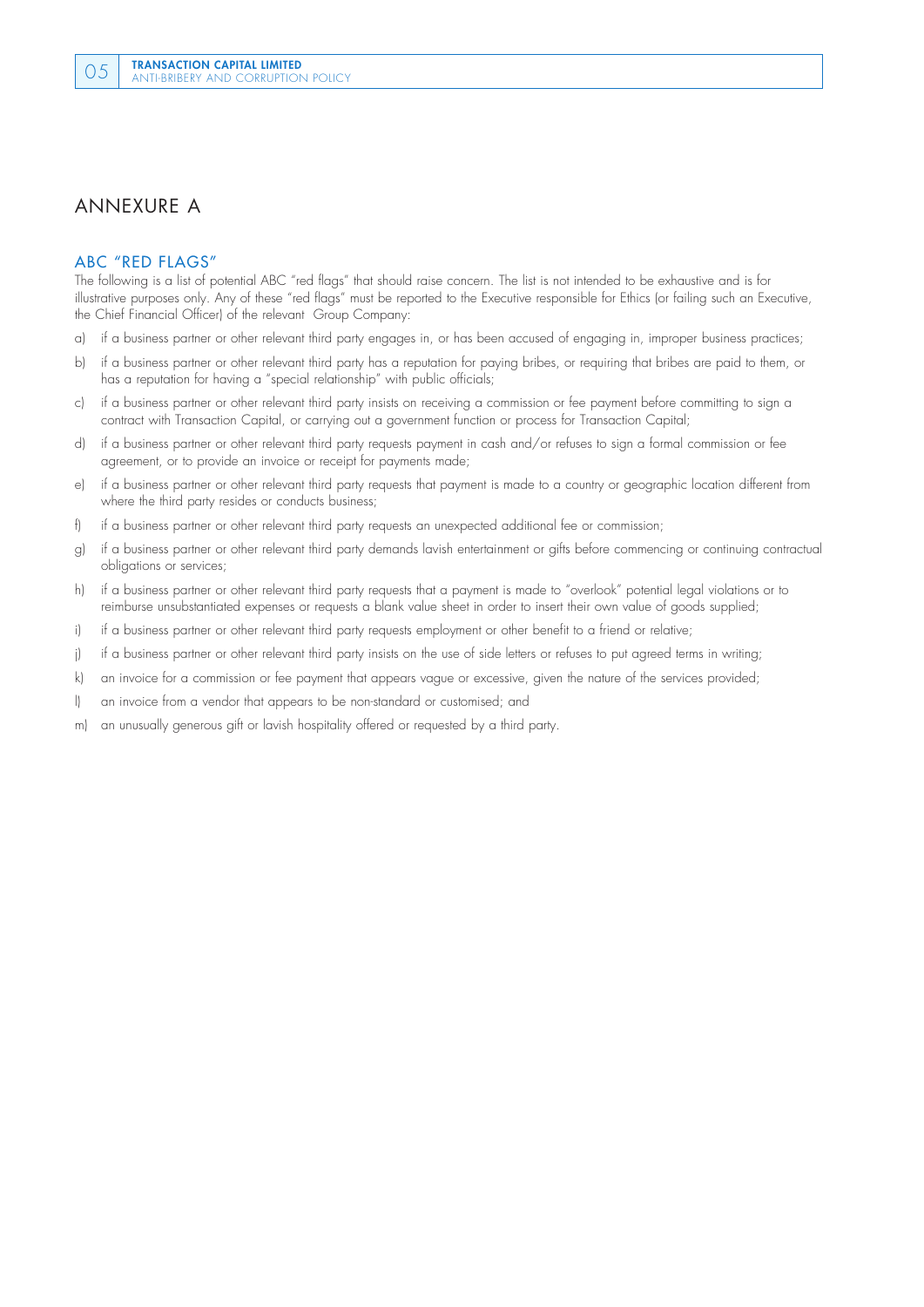### ANNEXURE B

#### DEFINITIONS

| Terms                         | Meaning                                                                                                                                                                                                                                                                                                                                                                                                                                                                                                                                                                                                                                                                                                                                                                                                                                                                                                                                                                                                                                                                                    |
|-------------------------------|--------------------------------------------------------------------------------------------------------------------------------------------------------------------------------------------------------------------------------------------------------------------------------------------------------------------------------------------------------------------------------------------------------------------------------------------------------------------------------------------------------------------------------------------------------------------------------------------------------------------------------------------------------------------------------------------------------------------------------------------------------------------------------------------------------------------------------------------------------------------------------------------------------------------------------------------------------------------------------------------------------------------------------------------------------------------------------------------|
| <b>ABC</b>                    | Anti-bribery and corruption                                                                                                                                                                                                                                                                                                                                                                                                                                                                                                                                                                                                                                                                                                                                                                                                                                                                                                                                                                                                                                                                |
| <b>ABC</b> laws               | ABC laws refer to applicable laws that govern bribery and corruption in a jurisdiction.<br>Transaction Capital Limited operates in South Africa, and therefore the South African Prevention<br>and Combating of Corrupt Activities Act, 2004 ("PRECCA"), is applicable to the activities of<br>the company. Other ABC laws may be applicable to the activities of Transaction Capital, its<br>employees and its business partners depending on the nature of the business activities involved<br>or the geographical location of the business, and ABC laws should be understood as including<br>any other applicable national or international regulatory enactment of similar import to PRECCA<br>that may have a bearing on the activities of Transaction Capital                                                                                                                                                                                                                                                                                                                       |
| <b>Board</b>                  | The Governing Board of Transaction Capital Limited                                                                                                                                                                                                                                                                                                                                                                                                                                                                                                                                                                                                                                                                                                                                                                                                                                                                                                                                                                                                                                         |
| <b>Books and records</b>      | Accounts, invoices, correspondence, papers, CDs, tapes, electronic storage media,<br>memoranda and any other document or transcribed information of any type used to record or<br>store financial information                                                                                                                                                                                                                                                                                                                                                                                                                                                                                                                                                                                                                                                                                                                                                                                                                                                                              |
| <b>Bribery risk</b>           | The risk or likelihood of a bribery and corruption incident occurring within the course and<br>scope of Transaction Capital's business activities                                                                                                                                                                                                                                                                                                                                                                                                                                                                                                                                                                                                                                                                                                                                                                                                                                                                                                                                          |
| <b>Bribery and corruption</b> | A "bribe" is the direct or indirect offer, authorisation, gift or promise to give anything of value to<br>a government/public official or any other person, with the intent to obtain or retain business or<br>gain an improper advantage. This includes facilitation payments. For the sake of clarity, bribery<br>and corruption include the following:<br>any payment or the provision of anything else of value to any official of any government or<br>public international organisation (including any officer or employee of any government<br>department, agency or instrumentality) to influence or reward her/his or its decision, or to<br>gain any other undue advantage;<br>any payment or anything else of value to any representative of a private enterprise (whether<br>for profit or otherwise) to improperly, dishonestly and outside the ordinary course of ethical<br>business practice, influence or reward her/his or its decision, or to gain any other undue<br>advantage; and<br>any act or omission that constitutes a contravention of any applicable ABC Laws |
| <b>Business partner</b>       | A "business partner" is a person who performs services for or on behalf of Transaction Capital,<br>including engaging with third parties on behalf of Transaction Capital. A business partner can<br>be an individual or an incorporated or unincorporated body. The following persons may,<br>depending on the circumstances, be business partners:<br>A third party who engages with customers or prospective customers in order to win or retain<br>business for Transaction Capital; and<br>A third party who engages with any public official for and on behalf of Transaction Capital                                                                                                                                                                                                                                                                                                                                                                                                                                                                                                |
| <b>Donation</b>               | The gratuitous giving of anything of value (including, but not limited, money, property and/or<br>services) to a third party without expecting anything in return                                                                                                                                                                                                                                                                                                                                                                                                                                                                                                                                                                                                                                                                                                                                                                                                                                                                                                                          |
| Employee/s                    | All Transaction Capital employees working at all levels and grades (whether permanent,<br>fixed-term or temporary), including directors, senior managers, officers, trainees, seconded staff,<br>casual staff, agency staff, volunteers and interns or any other person associated with<br>Transaction Capital                                                                                                                                                                                                                                                                                                                                                                                                                                                                                                                                                                                                                                                                                                                                                                             |
| <b>Facilitation payment</b>   | Facilitation payments are low value payments made to public officials to induce them to<br>perform routine functions expeditiously                                                                                                                                                                                                                                                                                                                                                                                                                                                                                                                                                                                                                                                                                                                                                                                                                                                                                                                                                         |
| <b>Group Company</b>          | Any company that forms part of the Transaction Capital Group from time to time                                                                                                                                                                                                                                                                                                                                                                                                                                                                                                                                                                                                                                                                                                                                                                                                                                                                                                                                                                                                             |
| Improper advantage            | An "improper advantage" is broadly defined to mean something to which Transaction Capital<br>is not clearly entitled, such as improper influence on a decision to purchase Transaction Capital<br>products or services at a government institution, contract award, grant of operating permits,<br>product registration approval, favourable court decision, or a tax dispute settlement                                                                                                                                                                                                                                                                                                                                                                                                                                                                                                                                                                                                                                                                                                   |